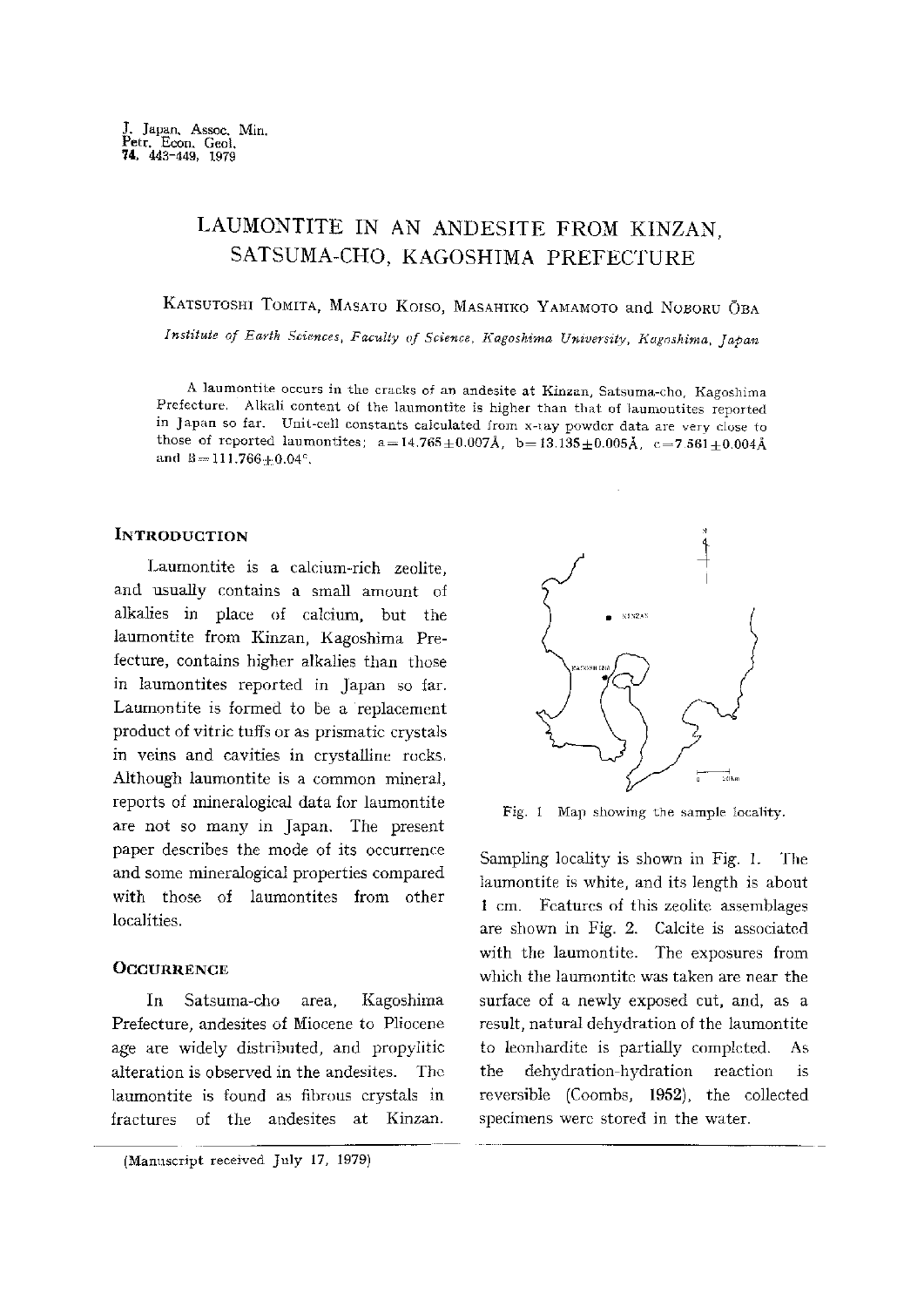

# MINERALOGICAL DATA

The sample pulverized in an agate mortar was examined by means of X-ray, thermal, infrared absorption and chemical analysis.

X-ray analysis: X-ray powder diffraction data for the laumontite are presented in Table 1 together with data for a natural laumontite from Isle of Mull, Great Britain examined by Bartl and Fischer (1967). Using the proper hkl values and correspond ing  $2\theta$  values, the cell parameters were calculated. The calculated parameters are presented in Table 2 together with cor responding values for some laumontites. As shown in the table, cell parameters of the Kinzan sample are in agreement with those of natural laumontite reported by previous investigators (Coombs, 1952; Lion, 1971; Bartl and Fischer, 1967).

Chemical composition: The results of chemical analysis and atomic formula calculated on the basis of 48 oxygen atoms  per unit cell are presented in Table 3 together with some laumontites exmained by previous workers.

The formula is

 $(Ca_{3.35}Na_{0.77}K_{0.27})Al_{8.24}Si_{15.87}O_{48}\cdot17.10H_2O$ The ideal alkali-free end-member is

 $Ca<sub>4</sub>Al<sub>8</sub>Si<sub>16</sub>O<sub>48</sub>·16H<sub>2</sub>O$  (Coombs, 1952) In calculating the formula, small amounts of  $Fe<sub>2</sub>O<sub>3</sub>$  and MgO were neglected.

Hey (1932) showed that for a first class zeolite analysis  $(A1+Si)=24\pm0.12$  as calculated for 48 oxygen atoms per unit cell. The Kinzan laumontite satisfies the requirement. The Kinzan laumontite is high in alkalies and low in Ca compared with those in the other samples. Atomic proportions of Ca, Na and K for some laumontites are plotted in Fig. 3. The Kinzan material is plotted in high Na content region. It is due to the substitution of the type  $Ca=2(Na, K)$ .

Optical properties: Refractive indices of the laumontite from Kinzan are listed in Table 4 together with those of some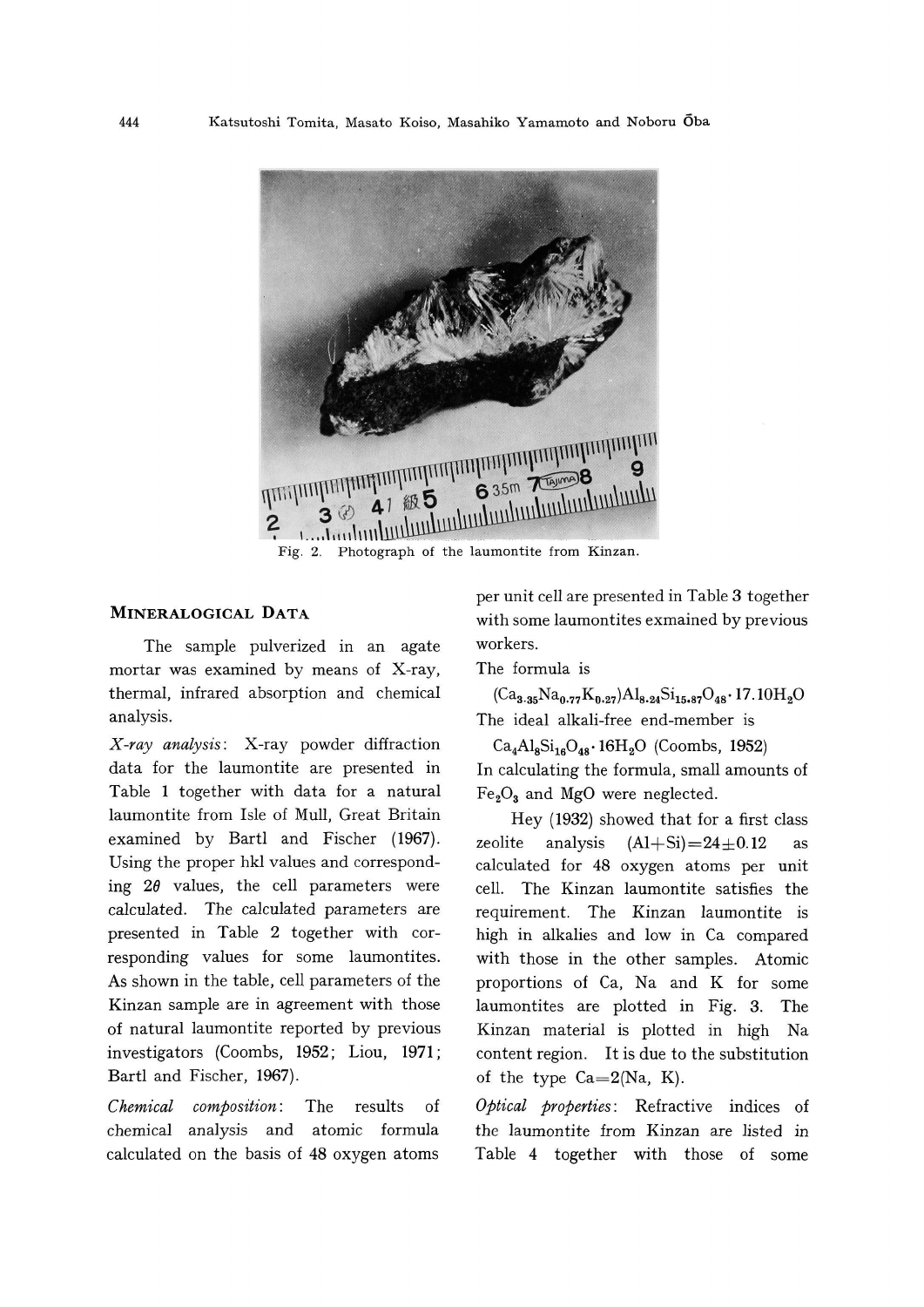| HKL.                                                                | ı                                                                    |                                                   | $\overline{2}$                                                       |                                             |  |  |
|---------------------------------------------------------------------|----------------------------------------------------------------------|---------------------------------------------------|----------------------------------------------------------------------|---------------------------------------------|--|--|
|                                                                     | d(8)                                                                 | $\mathbf{I}$                                      | $d(\mathbb{R})$                                                      | I                                           |  |  |
| 110<br>200<br>201<br>111<br>220<br>221<br>201                       | 9.46<br>6.838<br>6.193<br>5.046<br>4.730<br>4.500<br>4.178           | 100<br>38<br>6<br>$\overline{2}$<br>8<br>13<br>20 | 9.51<br>6.86<br>6.193<br>5.060<br>4.745<br>4.500<br>4.171            | 100<br>45<br>5<br>9<br>8<br>11<br>60        |  |  |
| 130<br>ī31<br>401<br>002<br>131<br>312<br>040<br>331<br>330         | 3.772<br>3.661<br>3.509<br>3.412<br>3.365<br>3.275<br>3.203<br>3.153 | 2<br>16<br>40<br>5<br>9<br>10<br>7<br>4           | 3.775<br>3.664<br>3.520<br>3.420<br>3.360<br>3.278<br>3.204<br>3.163 | э<br>20<br>23<br>8<br>5<br>26<br>16<br>9    |  |  |
| 402<br>420<br>511<br>422<br>331<br>241<br>132<br>222<br>$\bar{2}03$ | 3.096<br>3.031<br>2.878<br>2.799<br>2.633<br>2.577<br>2.543<br>2.523 | $\frac{1}{7}$<br>5<br>5<br>ı<br>6<br>ä<br>4       | 3.047<br>2.879<br>2.795<br>2.636<br>2.585<br>2.543<br>2.528          | 22<br>11<br>5<br>2<br>11<br>5<br>5          |  |  |
| 242<br>531<br>441<br>440                                            | 2.465<br>2.444<br>2.441<br>2.365                                     | 3<br>6                                            | 2,468<br>2.444                                                       | 3<br>13                                     |  |  |
| $\mathbf{151}^{)}$<br>350<br>622<br>060<br>533<br>620               | 2.363<br>2.272<br>2.218<br>2.183<br>2.167<br>2.153                   | 3<br>ı<br>3<br>$\frac{2}{3}$<br>4                 | 2.278<br>2.212<br>2.190<br>2.170<br>2.159                            | 4<br>3<br>ð<br>$\overline{\mathbf{1}}$<br>4 |  |  |
| <b>IS2</b><br>352<br>203<br>422<br>551<br>133                       | 2.149<br>2.094<br>1.9964<br>1.9901<br>1.9588<br>1.9466<br>1.9096     | I<br>į<br>231112331                               | 2.095<br>2.002<br>1.994<br>1.963                                     | $\frac{4}{4}$<br>2<br>5                     |  |  |
| 223<br>262<br>314                                                   | 1.8860<br>1,8729                                                     |                                                   | 1.892                                                                | 2                                           |  |  |
| 713<br>062<br>801                                                   | 1.8679<br>1,8538<br>1.8256                                           |                                                   | 1.863<br>1.855<br>1.831                                              | 4<br>4<br>ı                                 |  |  |

Table 1. Powder data for laumontite

1. Natural laumontite from Isle of Mull, Great Britain (Bartl & Fisher, 1967)

2. Natural laumontite from Kinzan, Kagoshi ma Prefecture, Japan.

laumontites. The range of refractive indices for some laumontites and their correspond ing leonhardites are given by Coombs (1952) as:

| laumontite                                  | leonhardite                     |
|---------------------------------------------|---------------------------------|
| $a=1.509+0.002-1.514+0.002$                 |                                 |
|                                             | $1.502 + 0.002 - 1.507 + 0.002$ |
| $\beta = 1.518 \pm 0.002 - 1.522 \pm 0.002$ |                                 |
|                                             | $1.512 + 0.002 - 1.516 + 0.002$ |
| $y=1.521\pm0.002-1.525\pm0.002$             |                                 |
|                                             | $1.514 + 0.002 - 1.518 + 0.002$ |

The Kinzan sample satisfies the condition, but the refractive indices of the Kinzan sample are lower than those of other samples. It has been known that laum ontite loses its water to form leonhardite, and simultaneously the refractive indices drop. According to Coombs (1952), refractive indices drop with increasing silica and alkali content. As the silica content of the Kinzan sample is not so high, and its water content is high, the low indices for the Kinzan sample are considered to be due to high alkali content.

Differential thermal analysis: Differential thermal analysis curve taken with an automatic thermal analyser at a heating rate of 10•Ž per minute for the laumontite is shown in Fig. 4. According to Otsuka et al (1970) laumontite dehydrates in three

Table 2. Cell parameters of natural laumontites

| a(X)         | 14.765-0.007       | $14.75 \pm 0.03$   | 14.737-0.004              | $14.90 \pm 0.05$  |
|--------------|--------------------|--------------------|---------------------------|-------------------|
| $b(\lambda)$ | $13.135 \n 50.005$ | $13.10 \pm 0.03$   | $13.066 \frac{1}{2}0.002$ | 13.07-0.02        |
| c(2)         | $7.561 - 0.004$    | $7.57^{4}_{-0.02}$ | $7.550 \pm 0.003$         | $7.55 \cdot 0.05$ |
| 6            | $111.76 - 0.04$    | $112.0 - 0.2$      | $111.97^{+0.02}$          | 111.5:0.5         |
| $V(S^3)$     | $1362^{+2}$        | $1346 - 4$         | 1549-2                    | $1367 - 5$        |
|              |                    |                    |                           |                   |

1. Natural laumontite from Kinzan, Kagoshima Prefecture.

2. Natural laumontite from Isle of Mull, Great Britain (Bartl & Fischer, 1967).

3. Natural laumontite from Tanzawa Mountains, Japan (Liou, 1971).

4. Natural laumontite from Otama, New Zealand (Coombs, 1952).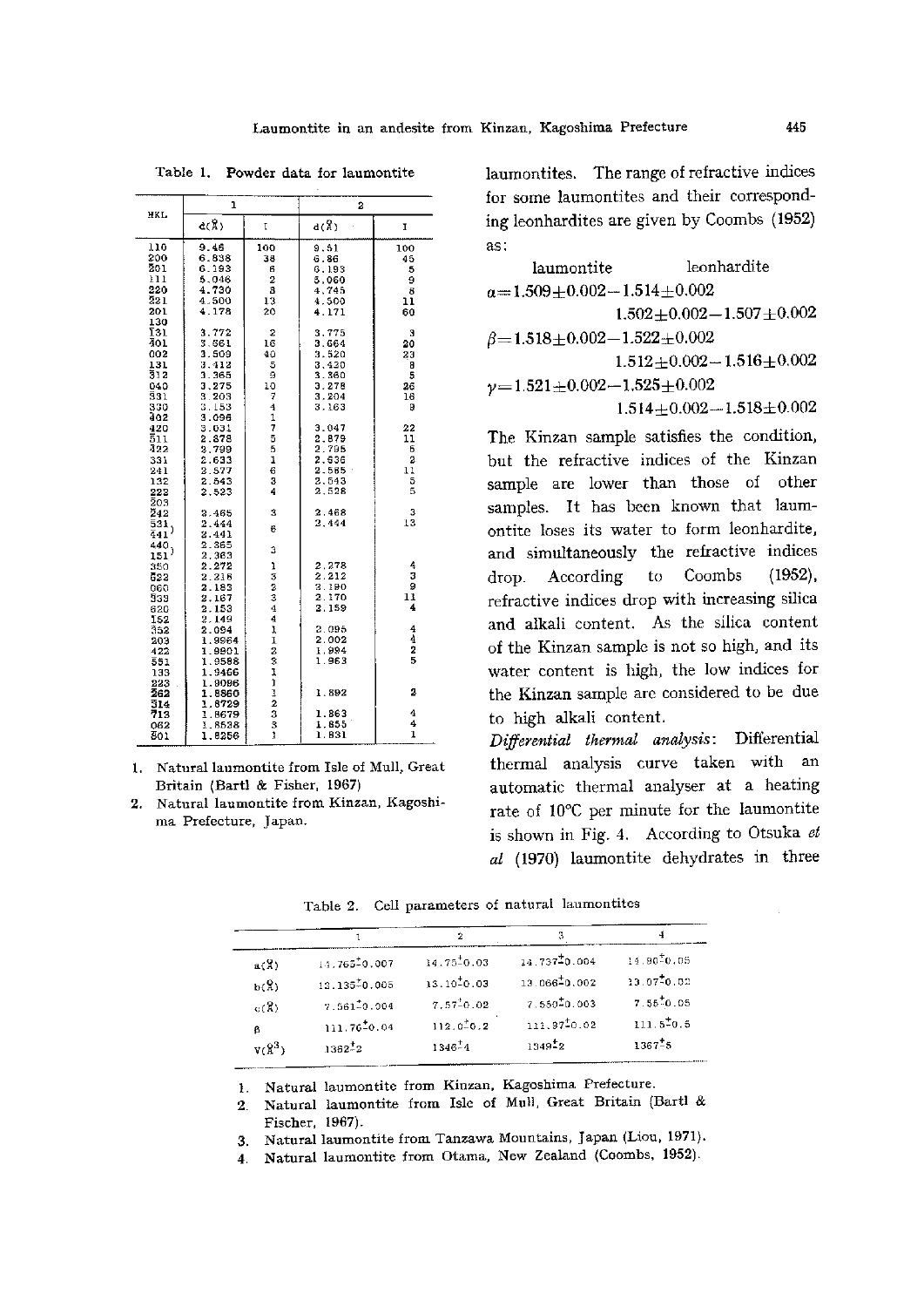|                        | ı      | 2             | 2      | 4       | 5       | 6       |
|------------------------|--------|---------------|--------|---------|---------|---------|
| $\mathrm{SiO}_2$       | 49.78% | 50.99%        | 49.85% | 50.96%  | 48.96%  | 50.90%  |
| $\verb"rio"_2$         | tr.    | 0.02          |        |         |         |         |
| $A12O_3$               | 21.92  | 21.87         | 21.30  | 21.60   | 22.24   | 20.30   |
| $Te_2O_3$              | 0.07   | 0.09          | 0.21   | 0.03    |         | 1.20    |
| FeO                    |        | 0.11          |        |         |         |         |
| MnO                    | tr.    | 0.02          |        |         |         |         |
| MgO                    | 0.02   | tr.           | 0.18   |         |         | 0.69    |
| CaO                    | 9.84   | 12,00         | 11.74  | 11.27   | 12.32   | 11.20   |
| Na <sub>2</sub> O      | 1.22   | 0.38          | 0.36   | 0.32    | 0.63    | 0.93    |
| $K_2O$                 | 0.67   | 0.10          | 0.22   | 0.18    | 0.31    | 0.38    |
| $H_0O(+)$<br>$H_0O(-)$ | 116.06 | 14.02<br>0.29 | 16,08  | 16.04   | 18.41   | )15.22  |
| $P_2O_5$               | 0.01   |               |        |         |         |         |
| Total                  | 99.59% | 99.89%        | 99.94% | 100.40% | 100.87% | 100.82% |

Table 3. Chemical analyses and formulae of laumontites .

|               |       | Atomic formulae on basis of 48 oxygen atoms |       |       |       |       |
|---------------|-------|---------------------------------------------|-------|-------|-------|-------|
|               | 1     | 2                                           | 3     | 4     | 5     | 6     |
| Ca.           | 3.35  | 4.00                                        | 4.00  | 3.79  | 4.19  | 3.76  |
| Na.           | 0.77  | 0.22                                        | 0.23  | 0.19  | 0.38  | 0.57  |
| к             | 0.27  | 0.04                                        | 0.08  | 0.07  | 0.13  | 0.15  |
| 51            | 15.87 | 15.88                                       | 15.87 | 16.04 | 15.54 | 15.95 |
| 41            | 8.24  | 8.01                                        | 7.99  | 8.00  | 8.32  | 7.50  |
| н,о           | 17.10 | 14.87                                       | 17.07 | 16.81 | 17.36 | 15.91 |
| $Ca+(Na+K)/2$ | 3.87  | 4.13                                        | 4.16  | 3.92  | 4.45  | 4.12  |
| $Ca+Na+K$     | 4.39  | 4.26                                        | 4.31  | 4.05  | 4.70  | 4.48  |
| $A1+81$       | 24,11 | 23.89                                       | 23.86 | 24.04 | 23.86 | 23.45 |

1. Laumontite from Kinzan, Kagoshima Prefecture.

2. Vein-forming laumontite in Miocene mafic volcanic rocks, Tanzawa Mountains, Kangawa Prefecture (Seki et al., 1969).

3. Laumontite in diabase from Dillsburg, Pennsylvania (Lapham, 1963).

4. Laumontite, Margaretville, Nova Scotia (Walker & Parsons, 1922).

5. Fresh crystals of laumontite, Baveno (Pagliani, 1948).

6. Laumontite, Sewree, Bombay (Sukheswala et al., 1974).

steps, between room temperature and 190°C, between 190°C and 370°C, and between 370•Ž and 800•Ž. The differential thermal analysis curve for the Kinzan sample shows four endothermic peaks at 105°C, 165°C, 300℃ and 465℃. The endothermic peaks at 105°C and 165°C are corresponding to the first dehydration step. The endothermic peaks at 300•Ž and 465•Ž are cor responding to the dehydration in second and third step respectively. Koizumi (1953) also reported that laumontite dehydrated in three steps.

Infrared absorption analysis: Infrared absorption spectra for the laumontite was obtained using Nujol paste method. The infrared absorption spectra are shown in Fig. 5. The spectra have absorption bands at 1650cm-1 and a broad band between 3300-3600cm-1. The absorption bands around 3450cm-1 are probably due to adsorbed water as indicated by comparison with montmorillonite data of Wolff (1965). The absorption bands around 3450cm-1 in the water-stretching region are spread toward higher frequencies. Some amounts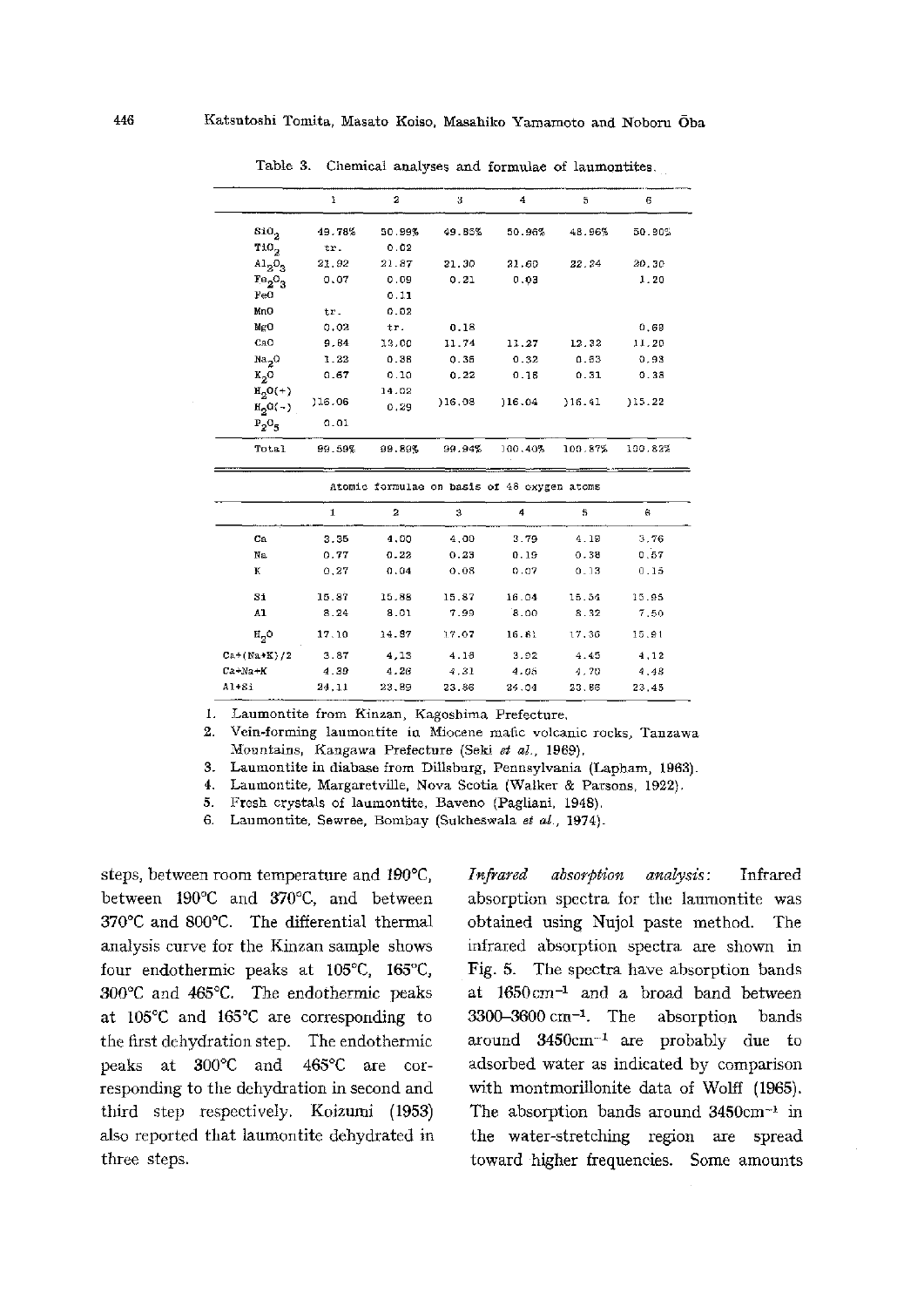



1. laumontite from Kinzan, Kagoshima Prefecture; 2. vein-forming laumontite in Miocene mafic vol canic rocks, Tanzawa Mountains, Kanagawa Pre fecture (Seki et al., 1969); 3. laumontite in diabase from Dillsburg, Pennsylvania (Lapham, 1963); 4. laumontite, Margaretville, Nova Scotia (Walker and Parsons, 1922); 5. laumontite, Baveno (Pag liani, 1948); 6. laumontite, Sewree, Bombay (Su kheswala et al., 1974); 7. leonhardite, Cascade Mountains, Southern Oregon (McClellan, 1926); 8. leonhardite, Hungary, no. 192, Mineralogical Museum, Cambridge (Coombs, 1952); 9. laumon tite partially dehydrated to leonhardite by expo sure, Otama, Southland, New Zealand (Coombs, 1952); 10. laumontite, drusy cavities in quartz porphyry, Halle, Saale, Germany (Koch, 1958); 11. Devon Well, New Plymouth, New Zealand (Hutton, 1944).

of water are considered to be structurally bound. This phenomenon has also been described in stilbite (Harada and Tomita, 1967), erionite (Harada et al., 1967) and mordenite (Tomita et al., 1970). A clear asymmetrical absorption at about 1650-1cm is due to OH-bending vibration.



Fig. 4 Differential thermal analysis curve for the laumontite from Kinzan.



Fig. 5. Infrared absorption spectra for the laumontite from Kinzan.

### **DISCUSSION**

The laumontite from Kinzan contains

|  |                                                                                                                                                              | 4 |  |
|--|--------------------------------------------------------------------------------------------------------------------------------------------------------------|---|--|
|  | $\alpha = 1.512\frac{1}{2}0.002 \quad 1.510\frac{1}{2}0.002 \quad 1.514\frac{1}{2}0.002 \quad 1.509\frac{1}{2}0.002 \quad 1.514\frac{1}{2}0.002 \quad 1.510$ |   |  |
|  | $B = 1.515\frac{1}{2}0.002 \quad 1.518\frac{1}{2}0.002 \quad 1.522\frac{1}{2}0.002 \quad 1.518\frac{1}{2}0.002 \quad 1.522\frac{1}{2}0.002 \quad 1.525$      |   |  |
|  | $\gamma = 1.519 \pm 0.002$ $1.522 \pm 0.002$ $1.524 \pm 0.002$ $1.521 \pm 0.002$ $1.525 \pm 0.002$ $1.527$                                                   |   |  |

Table 4. Refractive indices of laumontites

1. From Kinzan, Kagoshima Prefecture.

2. Crush zone in meta-gabbro, Otama, Southland, New Zealand (Coombs, 1952).

3. Laumontite on tuffa, Hungary (Coombs, 1952).

- 4. Laumontite from laumontitized vitric tuff, North Range, Taringatura Survey District, Southland, New Zealand (Coombs, 1952).
- 5. From Felso Certes, Translyvania (Coombs, 1952).
- 6. Fresh crystals of laumontite, Baveno (Pagliani, 1948).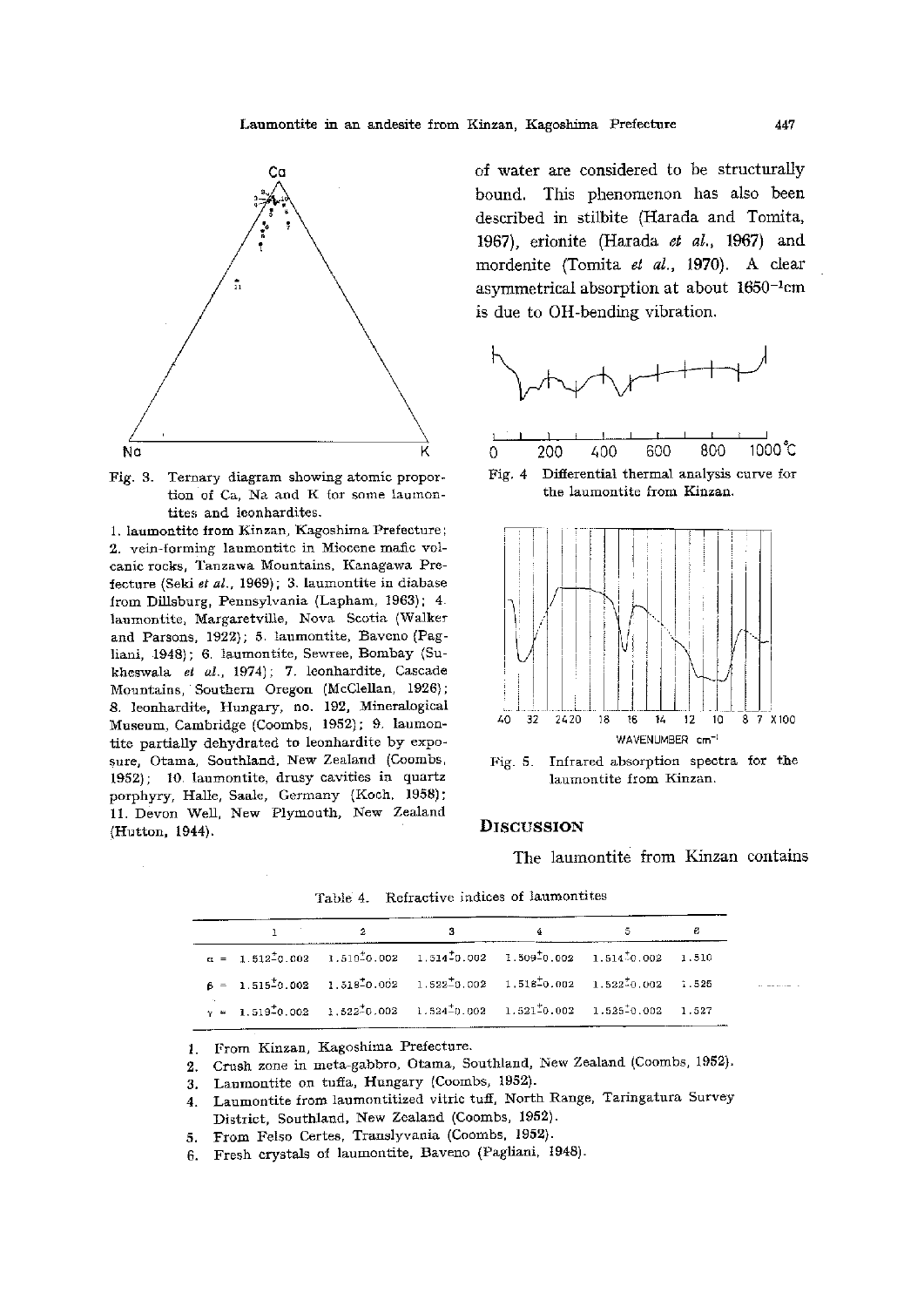higher alkalies as compared with those in ordinally laumontite. Some amounts of alkalies proxy for Ca without affecting the Si:Al ratio in the Kinzan material. The cell parameters of the laumontite from Kinzan are in agreement with those of some laumontites reported by previous workers. This means that the frame work of laumontite is strong enough and is not affected by the small amounts of substitu tion of Na and K for Ca. According to Yamamoto (1960), andesite in Kinzan area, host rock of the laumontite, does not contain large amounts of  $\text{Na}_2\text{O}$  and  $\text{K}_2\text{O}$ . The laumontite was formed in the final stage of the magmatic consolidation.

#### ACKNOWLEDGMENTS

The writers wish to sincere thanks to Dr. Otsuka for his technical assistance. The present study has been supported by a Grant in Aid for Scientific Research from the Ministry of Education.

#### **REFERENCES**

- Bartl, H. and Fischer, K. F. (1967), Untersuchung der kristallstruktur des zeolites laumontit. Neues Jb. Miner. Mh., 9, 33-42.
- Coombs, D.S. (1952), Cell size, optical properties and chemical composition of laumontite and leonhardite. Am. Mineral., 37, 812-830.
- Harada, K. and Tomita, K. (1967), Sodian stilbite from Onigajo, Mie Prefecture, Japan, with some experimental studies concerning the conversion of stilbite to wairakite at low water vapor pressures. Am. Mineral., 52, 1438- 1450.
	- $-$ ., Iwamoto, S. and Kihara, K. (1967), Erionite, phillipsite and gonnardite in the amygdales of altered basalt from Maze, Niigata Prefecture, Japan. Am. Mineral., 52, 1785-1794.
- Hey, M. H. (1932), Studies on the zeolites. Part II. Thomsonite and gonnardite. Mineral. Mag., 23, 51-125.
- Hutton, C.O. (1944), Some igneous rocks from the New Plymouth area. Trans. Roy. Soc. New Zealand, 74, 125-153.
- Koch, R.A. (1958), Über den laumontit des Peterserges bei Halle a.d. Saale. Neues Jb. Miner. Monat., 58.
- Koizumi, M. (1953), The differential thermal an alysis curves and the dehydration curves of zeolites (Studies on water in minerals, Part I). Miner. Jour., 1, 36-47.
- Lapham, D.M. (1963), Leonhardite and laumontite in diabase from Dillsburg, Pennsylvania. Am. Mineral., 59, 683-689.
- Liou, J.G. (1971), P-T stabilities of laumontite, wairakite, lawsonite, and related minerals in the system  $CaAl<sub>2</sub>Si<sub>2</sub>O<sub>8</sub>-SiO<sub>2</sub>-H<sub>2</sub>O$ . Jour. Petrology, 12, 379-411.
- McClellan, H. W. (1926), Laumontite from Southern Oregon. Am. Mineral., 11, 287-288.
- Otsuka, R. Hayashi, H. and Imai, N. (1970), Thermal analysis study of analcime, natrolite and laumontite (Thermographs of some zeolites, 2nd report). Mem. Scool Scoi. Eng., Waseda Univ., No. 34, 107-123.
- Pagliani, G. (1948), Le zeoliti del granito di Baveno. Periodico Min. Roma, 17, 175-188.
- Seki, Y., Oki, Y., Matsuda, T., Mikami, K. and Okumura, K. (1969), Metamorphism in the Tanzawa Mountains, Central Japan. J. Japan. Assoc. Miner., 59, 236-245.
- Sukheswala, R.N., Avasia, R.K. and Gangopadhyay, M. (1974), Zeolites and associated secondary minerals in the Deccan Traps of Western India. Mineral. Mag., 39, 658-671.
- Tomita, K., Yamashita, H. and Oba, N. (1970), Mordenite in rhyolite at Yoshida area, Kago shima Prefecture. Jour. Japan. Assoc. Min. Pet. Econ. Geol., 63, 16-21.
- Walker, T.L. and Parsons, A.L. (1922), The zeolites of Nova Scotia. Univ. Toronto Studies, geol. ser., 14, 13-73.
- Wolff, R.G. (1965), Infrared absorption patterns (OH region) of several clay minerals. Am. Mineral., 50, 240-244.
- Yamamoto, T. (1960), Volcano-geological and petrological studies of Hisatsu Volcanic Area. Bull. Kyushu Inst. Tech., 10, 1-87.